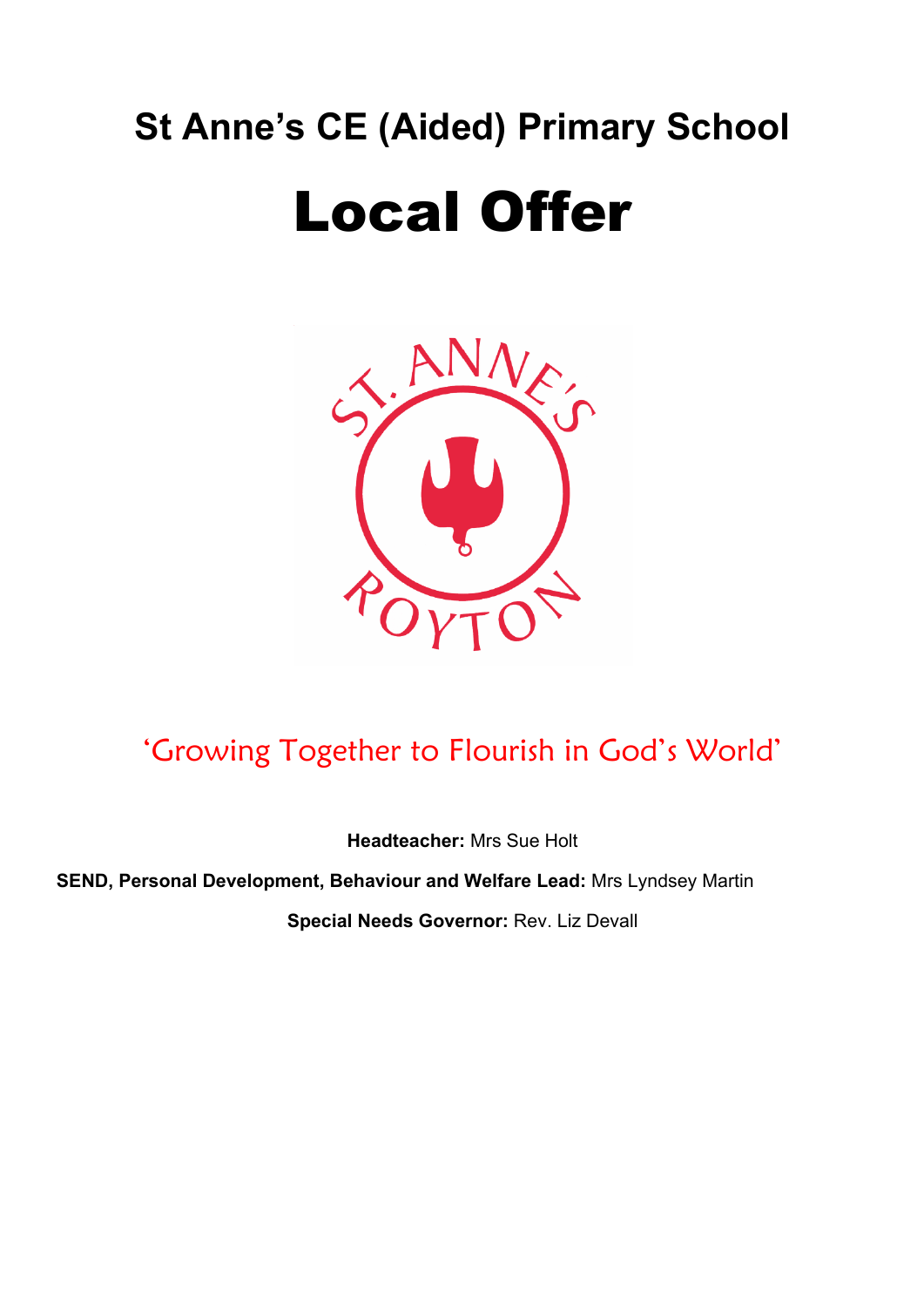At St Anne's Primary School, we strive to support all children to enable them to achieve at school. In order to do this, many steps are taken to support their learning journey. Quality First Teaching is vital, however for some children there are occasions when further support may be needed to help them achieve their targets.

#### What is the 'Local Offer?'

The local offer was first introduced in the green paper (March 2011) as a local offer of all services available to support disabled children and children with SEN and their families. This easy to understand information will set out what is normally available in schools to help children with lower level SEN as well as the option to support families who need additional help to care for their child.

#### What will it do?

The Oldham framework will allow the local offer to provide parents and carers an online resource that details services, support and guidance available to children and young people with special educational needs and disabilities (aged 0-25) and their families. With regard to Education, it will let parents/carers of young people know how schools and colleges will support them and what they can expect across the local setting. https://www.oldham.gov.uk/localoffer

#### **Local Offer of Support for Children and Young People with Special Educational Needs 2022-23**

#### **Our admission arrangements for pupils with SEND (for 2022):**

- Our Admissions Policy is available on our school website.
- Governors have approved our admissions criteria as follows:

*Pupils with statements of SEN and pupils with EHC plans where the school is named must be admitted. The oversubscription criteria do not apply. If, after the admission of pupils with statements or EHCs, there are more applicants than places remaining available, the following oversubscription criteria will be applied in the order of priority shown:*

| Looked after children and previously looked after children.                   |
|-------------------------------------------------------------------------------|
|                                                                               |
| Children who regularly attend St Anne's Parish Church.                        |
| Children who will have an older brother or sister attending the school at the |
| time of their admission.                                                      |
| Children who regularly attend other Anglican Churches.                        |
| Children who regularly attend at any churches within the parish which is a    |
| member of Churches Together in Britain and Ireland, or a local Churches       |
| Together organisation.                                                        |
|                                                                               |
| All other children in order of proximity to the school.                       |
|                                                                               |

**How does the school know if children / young people may need extra help?**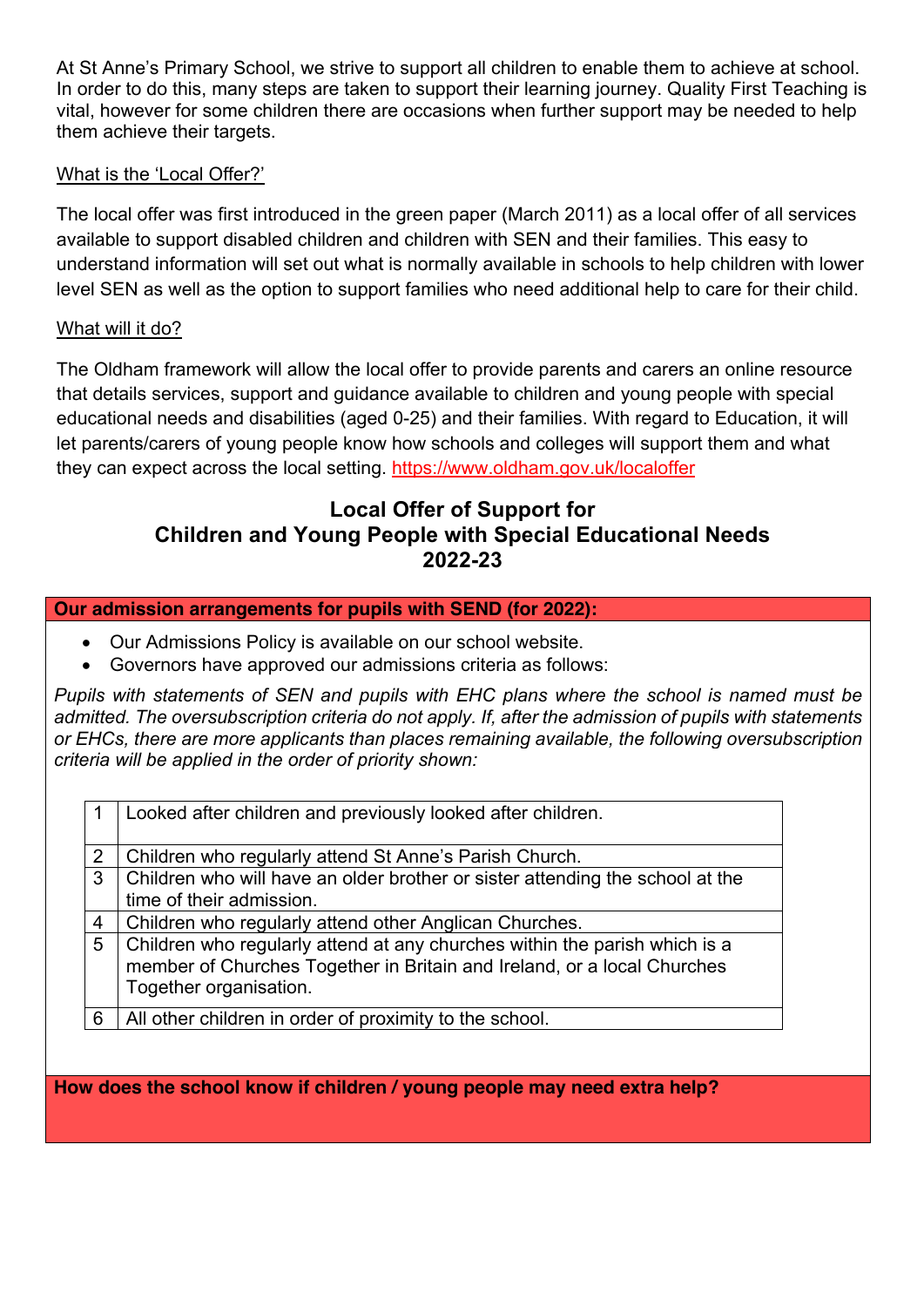- When children have identified SEND before they start here, we work with the people who already know them and use the information already available to identify what their SEN will be in our school setting.
- If you tell us you think your child has a SEN, we will discuss this with you and investigate– we will share with you what we find and agree with you what we will do next and what you can do to help your child.
- All children's progress, academically, socially and emotionally, is constantly monitored by teachers and the senior management team within the school. Any concerns about a child are dealt with immediately and professionals informed if relevant. Parents are able to discuss their child with the class teacher, the SENCo or the senior leadership team.

#### **How do we involve children and their parents/carers in identifying SEN and planning to meet them:**

- Pupil voice is important to us, all children are involved in discussions of what they find helps them on their learning journey and what they would like to achieve long term.
- We are child and family centred so you will be involved in all decision making about your child's support.
- When we assess SEN we discuss if understanding and behaviour are the same at school and home; we take this into account and work with you so that we are all helping your child in the same way and helping them make progress.
- Where appropriate we will write and review SEN support plans with children and parents/carers.
- We use homework to repeat and practise activities that are new and maybe presenting a challenge to a child.

#### **How will the curriculum be matched to meet your child's needs?**

- **All our staff are trained to make materials and 'work' easier or more challenging so that** every child is able to learn at their own pace and in their own way.
- Class teachers plan lessons according to the specific need of all groups of children in their class and will ensure that your child's needs are met.
- **EXT** All lessons offer challenge and support necessary for each child to learn and where necessary differentiation occurs throughout the work set, questions asked and support given.
- Specific resources and intervention strategies will be used to support your child individually and in groups.

#### **How we modify teaching approaches:**

- We use a number of approaches to teaching that support all children and their learning styles. This is evident in the teachers' planning and the delivery of lessons and may take the form of whole class, group or individual teaching.
- All our staff are trained so that we are able to adapt to a range of SEN:- specific learning difficulties including dyslexia, autistic spectrum disorder; speech, language and communication needs and behavioural, social and emotional difficulties.
- We are a dyslexia friendly school.
- We use a visual stress assessment that enables us to ensure our resources are prepared accordingly to meet each child's needs.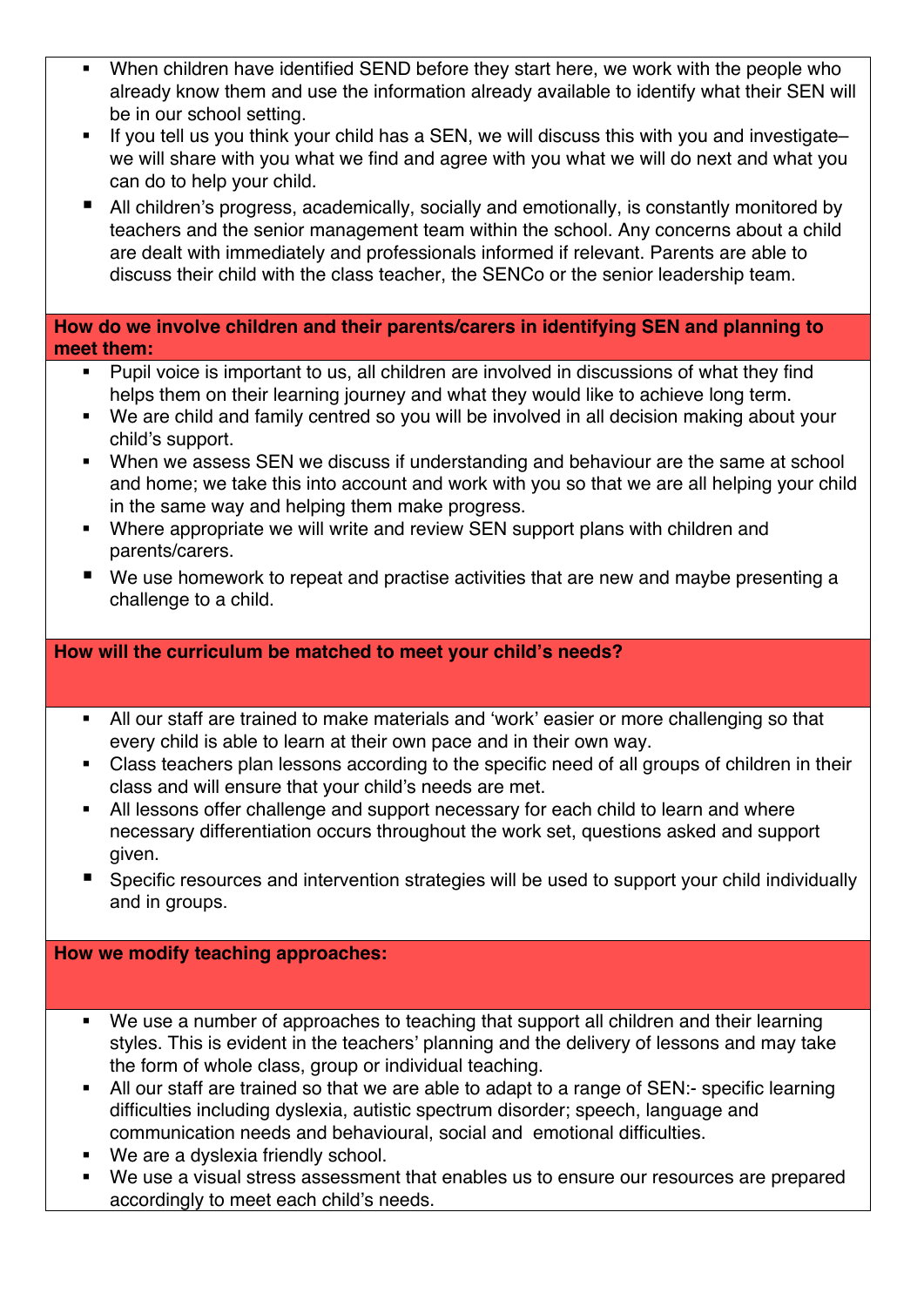- We use additional schemes/materials so that we have something at the right level for children with SEN. We use programmes such as 'BLAST','The Wellcomm Assessment' and precision teaching that is tailored to individual needs in all areas of the curriculum. We use interventions for language and communication such as 'Lego Therapy' and the 'Emotional Literacy' programme.
- We have teachers and support staff with training related to specific learning and or medical issues. e.g. dyslexia, autism, selective mutism, verbal reasoning, ADHD, diabetes and epilepsy. We also have staff who have received training on Zippy and Apple which are part of our PSHE curriculum and qualified ELSA support.
- We provide individual healthcare plans that are regularly updated with any changes for children with medical needs. We always involve the parent/carer, named medical professionals and all staff who work with the child to ensure appropriate care is always given.
- §

**How we assess pupil progress towards the outcomes we have targeted for pupils. How we review this progress so that pupils stay on track to make at least good progress. (including how we involve pupils and their parents/carers) :**

- We use Target Tracker that measures attainment and progress in line with age related expectations.
- We regularly use staff meetings to get all teachers to assess pieces of work to check our judgements are correct (moderation).
- We use nationally agreed guidelines on progress to check that progress is good.
- We check how well a child understands and makes progress in each lesson.
- Pupil progress meetings with teachers enable the SLT to check the progress of all children each term. These meetings help identify children who are not making expected progress and identify strategies/interventions to help.
- If teachers have any concerns, we will contact parents/carers to discuss them and listen to any concerns you may have too.
- For children with SEN, teachers discuss progress with parents every term or more often if we believe this will help.
- Termly and annual reports are provided for every child.

#### **What support will there be for your child's overall well-being?**

- We ensure that all children are supported socially and pastorally by staff, who know the children well.
- We offer a wide range of activities within school to support their social and emotional development such as school visits, visitors onsite, educational trips, links with other primary and secondary schools and residential trips in year 5 and 6.
- Extra-curricular opportunities are provided both after school and at lunchtimes with a focus on wellbeing and physical development.
- As part of our curriculum we address the importance of social and emotional aspects of learning across the whole school which promotes personal development.
- We have designated pupil voice groups to support the children's wellbeing, mentally, physically and spiritually. Our children take an active role in improving the wellbeing for all of the children in our school.
- As part of our long term and medium term planning we provide opportunities for spiritual, moral, social and cultural development to ensure we address the whole child.
- School has a medical needs policy which supports parents with the management of their child's medication within school and regularly undergo training in key areas such as asthma and diabetes.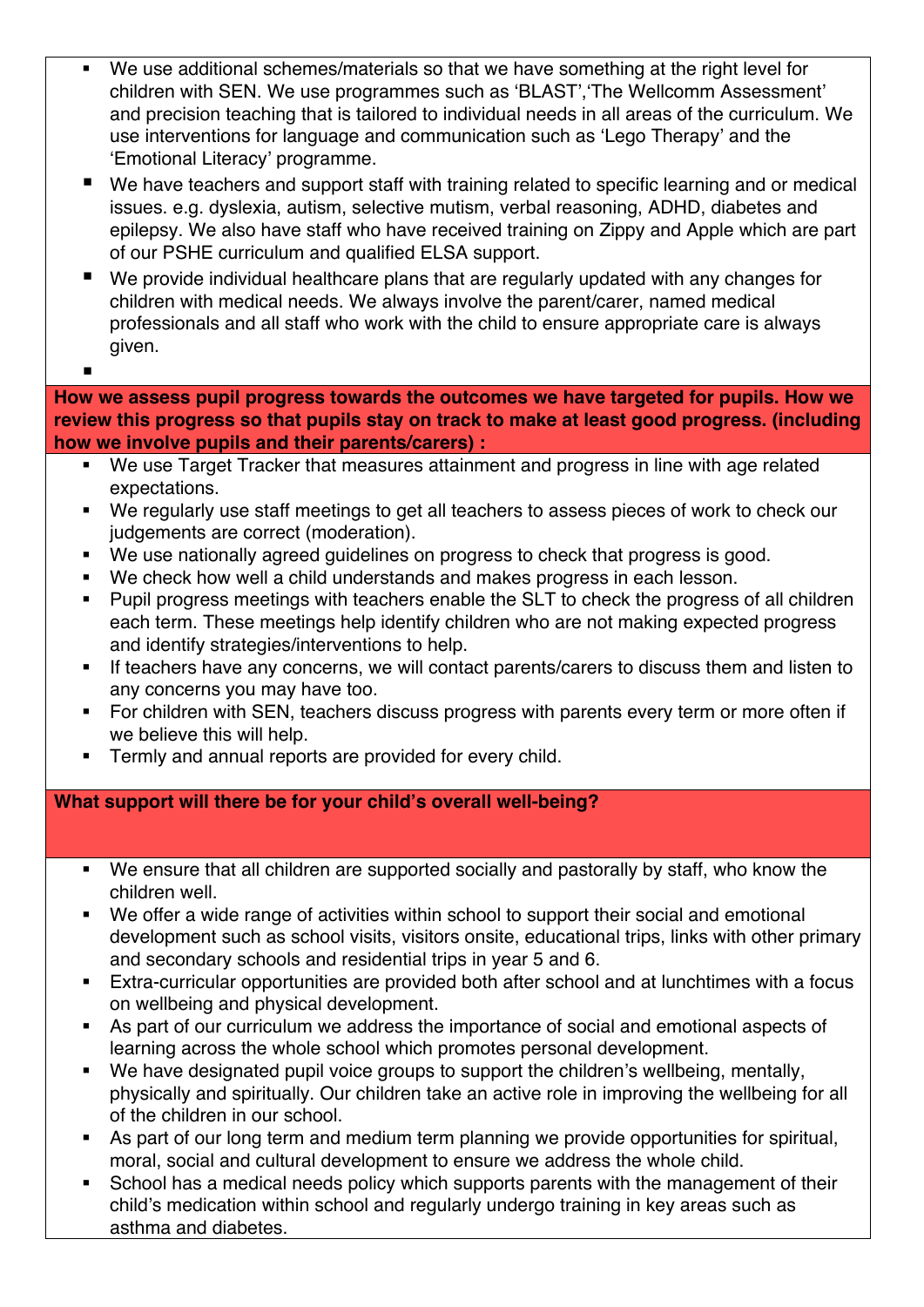- The school has trained first aiders within school and at least one will be present on any visit outside school.
- School has a behaviour policy which is known, used and adhered to by all staff across the school.
- Children who need specific support with their behaviour will be identified and appropriate support offered.
- We promote and celebrate excellent attendance.
- § Parents are supported and school will send texts or ring home to query a child's nonattendance at school.

**What extra support we bring in to help us meet SEN:- Specialist services; external expertise and how we work together collaboratively:**

- We have support from specialist teachers/support staff and consultants for accessing the curriculum and extra work on SEND related needs: (speech, language and communication, hearing impairment, visual impairment, behaviour related needs, severe learning difficulties, autism).
- School has direct access to a wide range of services all of which can support both parents/carers and children. These agencies include: QEST (Additional and Complex Needs Service), speech and language therapy (S&LT), occupational therapy (OT), Educational Psychologists, behavioural support, physiotherapy, CAMHS, school nurse and social services.
- We are able to support any early help referrals that parents/carers may what to access from the Oldham Council website.
- § Together we review the child's progress and agree what everyone will do to make teaching more effective and to support learning. We agree targets for the pupil's achievement and agree how we will work together and what we will each do. We agree a date to review how well the pupil is doing and if we are making a difference, and what we need to do next.

#### **How will my child be included in activities outside the classroom including school trips?**

- We are fully inclusive and all children attend all events and trips and are encouraged to take part in all activities both within and outside of school.
- We have a number of before and after school activities and all children with SEN are included. If required we provide additional staff support for their equal access.
- We have regular educational and residential visits. Children with SEND are always included in these. We provide additional staff support to ensure their full involvement. We choose visits that are accessible to all.
- Risk assessments are carried out and procedures are put into place to enable all children to participate.

**How we support pupils in their transition into our school and when they leave us:**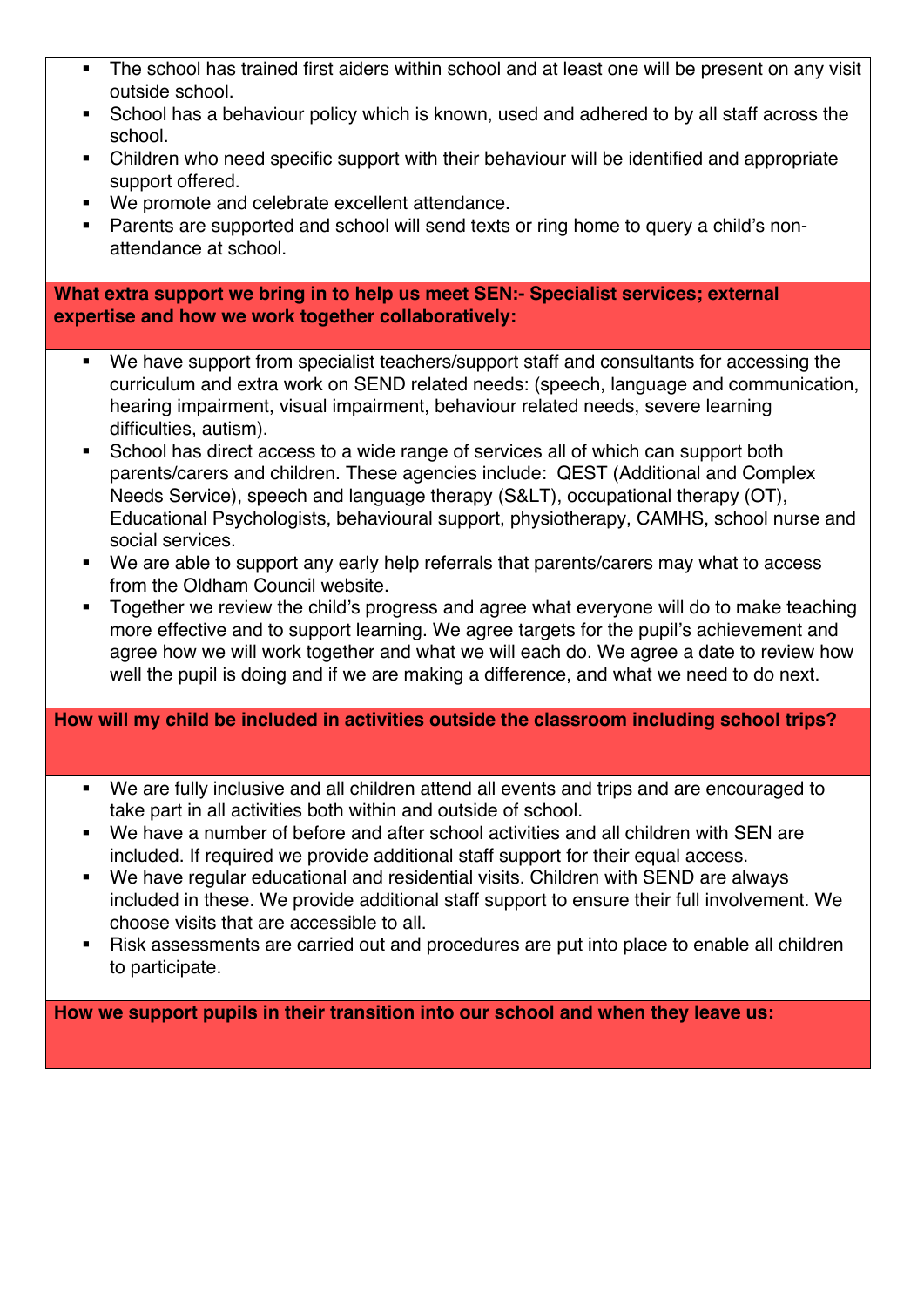| We recognise that transitions can be difficult for any child with SEND and take steps |
|---------------------------------------------------------------------------------------|
| to ensure that any transition is as smooth as possible.                               |

- **We ensure information will be passed onto the new class teacher in advance.**
- **Your child will receive extra transition visits to meet the new class teacher and become familiar with their new classroom.**
- **We fully support** parents in making decisions about the secondary schools they choose for their children and work with them to ensure the transition from KS2 to KS3 is smooth.
- We invite all secondary school transition co-ordinators into school to meet with any children with SEND.
- § Visits to secondary school are encouraged and supported where necessary.
- We complete a transition programme for the final summer term to ensure children are 'Secondary Ready.'

#### **How additional funding works:**

- Schools receive funding for all pupils including those with Special Educational Needs and Disabilities and they meet pupils' need from this (including equipment). The local authority may contribute if the cost of meeting an individual pupil's needs is more than £10,000 per year.
- **•** If the assessment of a pupil's needs identifies something that is significantly different to what is usually available, there will be additional funding allocated. **Parents will have a say in how this is used. You will be told if this means you are eligible for a personal budget. This must be used to fund the agreed plan.**

#### **Where pupils can get extra support:**

- **•** Pupils' views are important and it is important that people listen to them and that you are satisfied with what happens.
- In school, the Special Needs Co-ordinator (SENCo) is our designated pupil advocate following input from the class teacher. They will follow up your concern and make sure your views are taken into account.

**Where parents/carers can get extra support:**

**Oldham SEND Information Advice and Support (IAS) Services offer free, impartial and confidential advice, information and support to parents and carers about SEN.**

**Oldham SEND IASS Chadderton Court, 451 Middletion Road Chadderton Oldham Ol9 9LB 0161 503 1540**

**The following Websites offer support for families of children with SEND:** 

https://www.point-send.co.uk

https://www.oldham.gov.uk/info/200534/family\_information\_service

https://www.oldham.gov.uk/localoffer

**What to do if you are not satisfied with a decision or what is happening (for parents):**